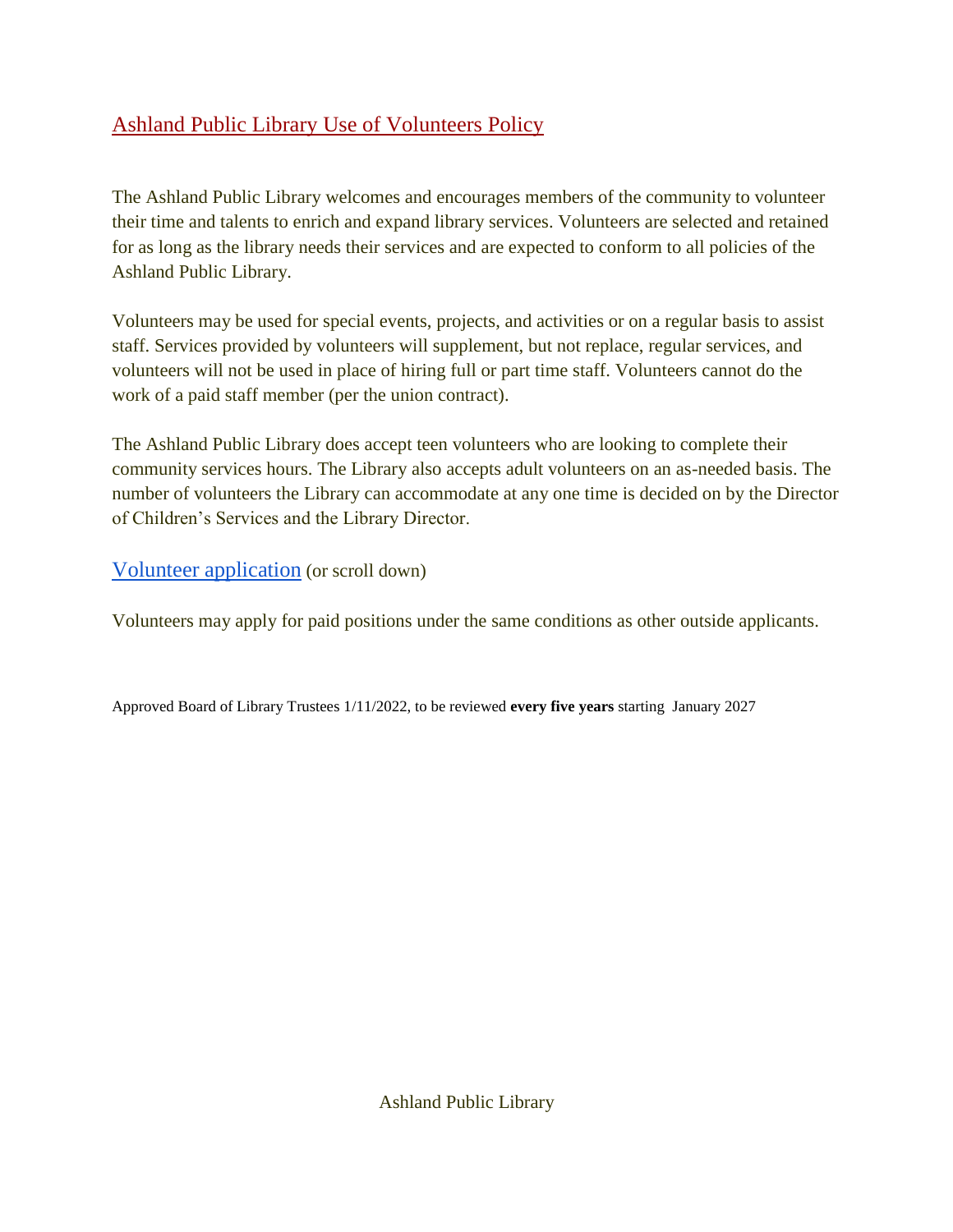## Volunteer Application \* Adults are required to submit to a criminal background check (CORI)

| Volunteers 12 - 17 years of age: Please tell us your age and grade in school                                                                                      |
|-------------------------------------------------------------------------------------------------------------------------------------------------------------------|
| <b>Mailing Address:</b>                                                                                                                                           |
| ,我们也不能在这里的时候,我们也不能在这里的时候,我们也不能会在这里的时候,我们也不能会在这里的时候,我们也不能会在这里的时候,我们也不能会在这里的时候,我们也不                                                                                 |
|                                                                                                                                                                   |
|                                                                                                                                                                   |
| FOR TEENS: Are you seeking hours for required community service for school or other<br>organizations?<br>If yes, how many hours are needed?                       |
| Are you seeking hours for court appointed community service?<br>$Yes \_\_No \_\_$                                                                                 |
| If you answered yes - Total number of hours you'd like to serve at the Library                                                                                    |
| What days are you available to volunteer? Please check all that<br>apply:                                                                                         |
| Monday ________Tuesday _________ Wednesday ________                                                                                                               |
| Thursday Friday Saturday                                                                                                                                          |
| What time of day do you prefer?<br>Morning _____________ Afternoon _____________ Evening ____________<br>Number of hours per week you are available to volunteer: |
| Volunteer work preferred (please check all areas of interest)                                                                                                     |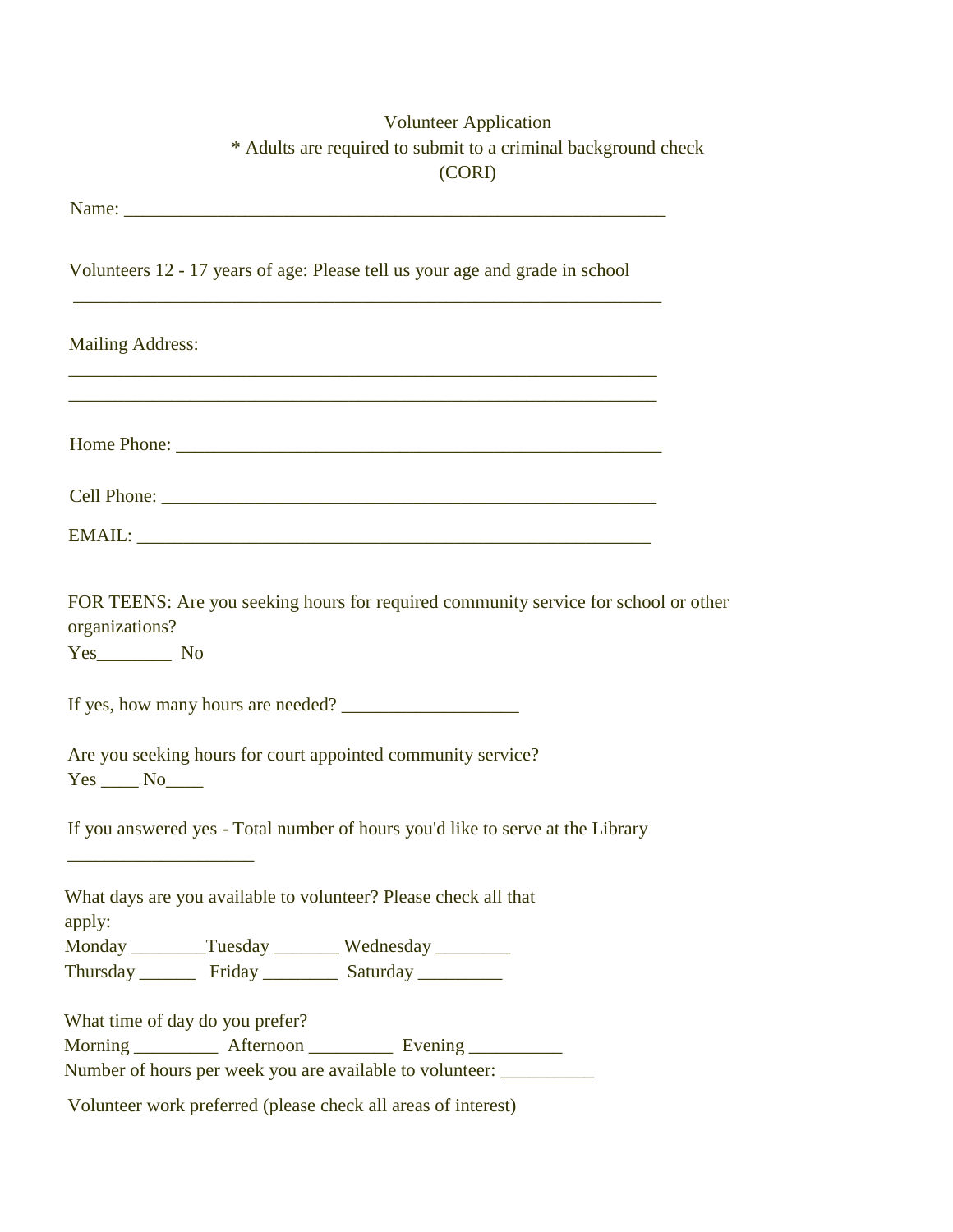- Shelving
- Shelf-reading (checking that materials on shelves are in correct order)
- AV material cleaning & repair
- Dusting shelves
- Making photo copies */* collating
- Putting DVD discs away
- Homework tutoring
- Computer instruction (for example showing Senior citizens how to use email accounts)
- Shredding/ cutting up scrap paper

Volunteer work requires the ability to sit, stand, walk, climb stairs, talk, hear, write. handle. feel or operate objects. tools or controls; reach with hands and arms, bend, climb, crouch and lift materials weighing up to 40 pounds.

For Library Use Only

Date

Assigned Task

Assigned day and time

Ashland Public Library **Volunteer Guidelines**